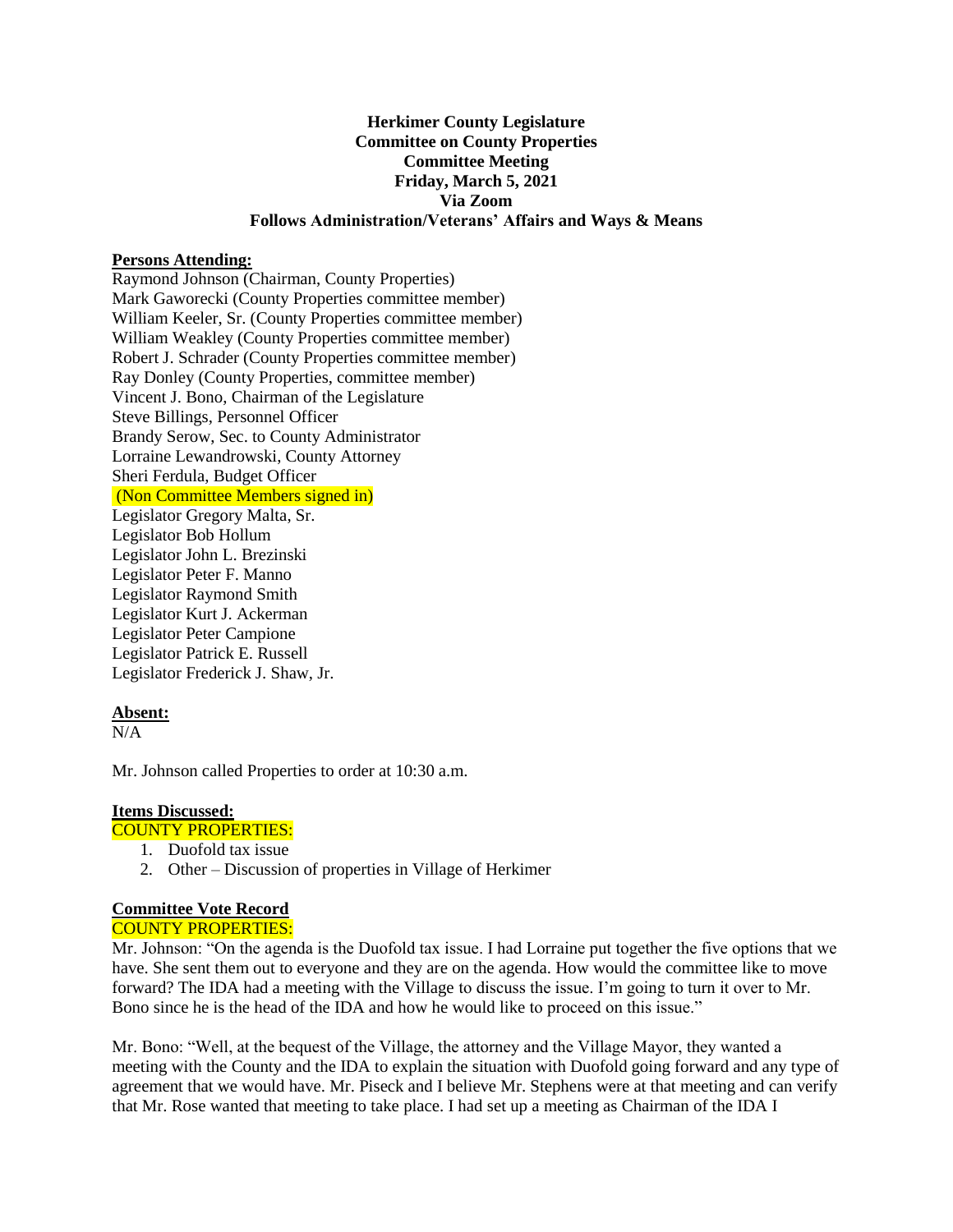instructed John to notify everybody that they were inquisitive about this and set up a meeting. We set up a meeting. Prior to that meeting Mr. Rose reached out to Lorraine and worked it out where we understood what was going on and what they would like to see. What the Village would like to see based on those five options that Lorraine had presented. Now Lorraine is on I believe and if she wants to…Lorraine, are you on?"

Lorraine Lewandrowski: "Yes."

Mr. Bono: "If you could go through that. I believe they are leaning towards option two which we have done in the past. So Lorraine, if you could go through that please."

Lorraine Lewandrowski: "I sat down with Charlie Crandall for an hour to try and nail down the options that the Legislators have in their toolbox for any type of situation. So one option, and I did find one very similar in Rob's folder is where the taxes are forgiven. There is one that you guys did with the Village of Dolgeville in 2015. That would be where we agree to cancel the tax lien and in return the Village would reimburse the County for the amount that they had been given or in this case they were made whole \$6,900 was the base amount plus the 8% penalty. They were made whole \$7,549.76. With this agreement that is similar to Dolgeville the Village had already taken title of the property. So in this case, Mark Rose gave a little more of a presentation on how they came to take title. The Village took the title to Duofold on March 19, 2019. He explained that they were under extreme pressure to take title immediately. The Duofold building was owned by an LLC that was owned by another LLC based out of Scotland. The bankruptcy court and the EPA contacted the Village saying if you don't take this property, take title to this property immediately, like this week, it would just go into an abandonment and basically be tied up for years. So they took it and at the same time the County had made them whole for the \$7,500. It's a little bit of a unique situation in that the municipality owns the property same as the Village of Dolgeville. Initially the committee had discussed to talk with them about just having the Village make us whole now and then we would cancel the tax lien and also get in out of the In Rem. It's currently in the In Rem process because this was really not dealt with. This is where they came back with the counter proposal. It's up to the committee and the Legislature. I do have the sample agreement that Rob had drawn up for Dolgeville from the last time this was done so I wait the direction of the Legislature."

Mr. Johnson: "Okay. Thanks Lorraine. Mr. Schrader, you jumped in on one of the emails that you liked option two. I did speak to the Mayor on Saturday, he was going to get paperwork. I don't know if it's coming or not. I will make a motion that we proceed with option two which if the Village does sell it, we recoup our money. Discussion on that at all? Mr. Bono, is that alright with the IDA. I don't want to move forward with anything that upsets your plans."

Mr. Bono: "No Ray, that's not the point. The point here, the IDA's concern with whatever option you go with, whether if it's one through five, that there is no lien on the property. That's the only concern we had because we can't market that with a lien. Mark Rose agreed with us. If there isn't going to be a lien on it then that's fine and go ahead with option two and that can be written that way, correct Lorraine, the way  $it's...$ "

Lorraine Lewandrowski: "Yes. So we would have to…they have already taken title to it, we would agree to forgive the taxes on the property, then we would enter into an agreement with the Village of Ilion, they would reimburse us for that money if they sell the property down the road for an amount greater for what they have put into it and then at the same time we would also have to withdraw the Duofold building from the properties in the In Rem process because currently they are in our In Rem so I would have to draw up the appropriate agreement based on the one from Dolgeville. The In Rem process is still slow right now. We did get a little bit of progress yesterday. An RJI# was purchased by Legal Aide. They get an RJI# free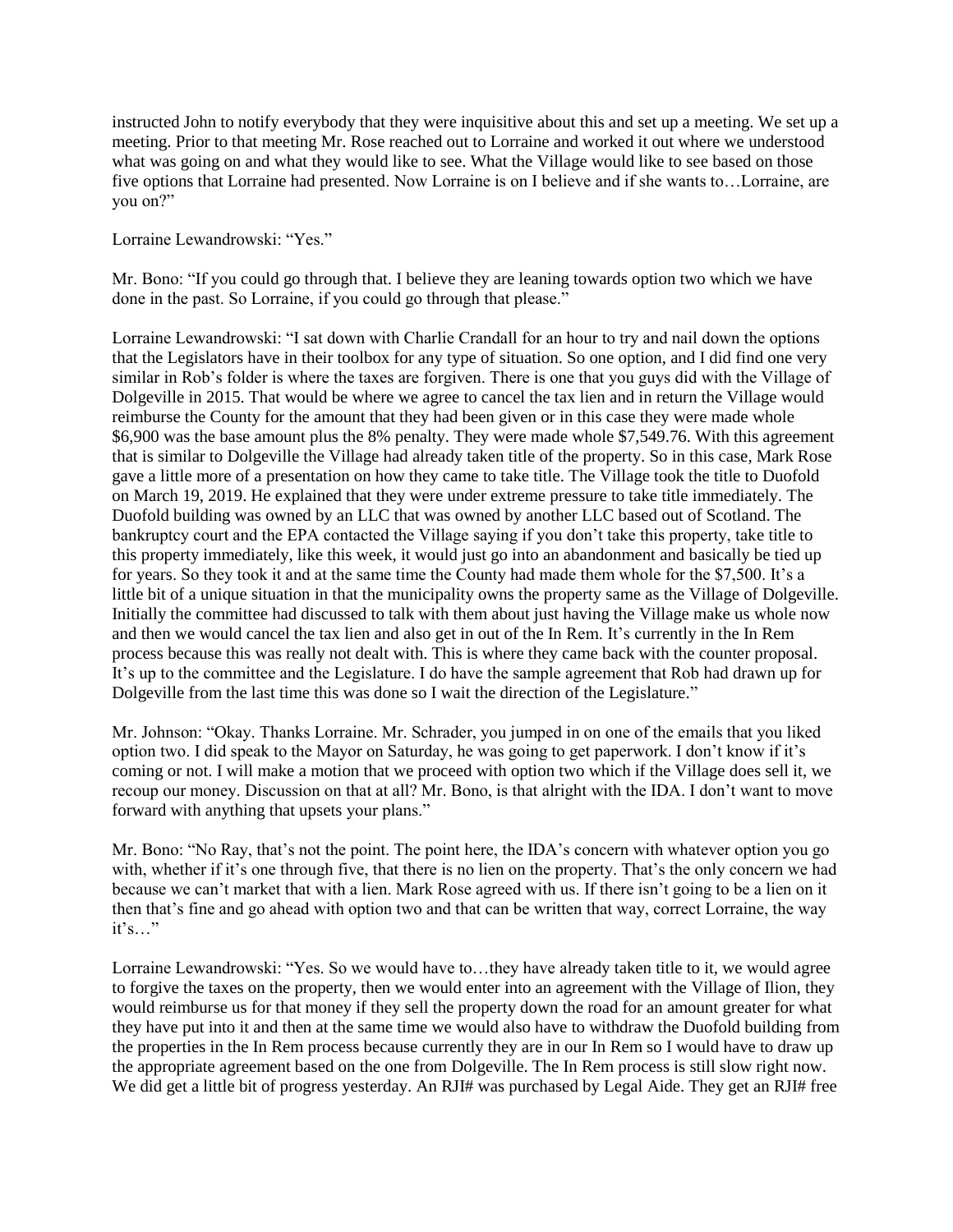which that's a request for judicial intervention. With that we are anticipating a judge will be assigned so things are starting to loosen up a little."

Mr. Johnson: "I just had one question. Rob always told me if the Village spends more than our lien, we don't get anything if they sell it so I guess if the Village sells it they are only responsible for the \$6,900, right?"

Lorraine Lewandrowski: "Yes, plus the penalty. I think it's like \$7,500."

Mr. Johnson: "So they only have to show they spent more than \$6,900 on this property?"

Lorraine Lewandrowski: "Yes. I don't know what their budget is in all of this but…"

Mr. Bono: "And what about the school Lorraine? We would pay the school back also?"

Lorraine Lewandrowski: "The school was already made whole. We do not get that money back. These agreements are just with the Village. So in this case the school received \$6,300 but the school is not part of any of these agreements and they are also not the owner of the property."

Mr. Johnson: "Okay. That was my point."

Mr. Russell: "This is a little bit more unique right because we have made them whole prior to this or when were they made whole? Prior to them taking title?"

Lorraine Lewandrowski: "They were made whole on March 18, 2019."

Mr. Russell: "That was for the year 2018?"

Lorraine Lewandrowski: "That was for 2018, the year before."

Mr. Russell: "We aren't getting any of that money are we?"

Lorraine Lewandrowski: "Yes that's the money we are seeking back because they bought the property with a lien on it so just like any other tax payer, you buy a property, there is a lien affixed to the property, so this lien is affixed to this property and until it's taken care of it's still attached to the property."

Mr. Russell: "I understand that. The lien is for what years?"

Lorraine Lewandrowski: "2018."

Mr. Russell: "If they were entitled to that money in 2018, I'm trying to understand, and I understand why there is a lien on it but I'm trying to understand why we are trying to recoup this back since they were already entitled to that money?"

Lorraine Lewandrowski: "Us recouping the money puts us back in…somebody takes care of it. The prior owner could have paid it at a closing but that didn't happen since they were in bankruptcy. So until the day that somebody deals with it and gets rid of it, it remains as a lien."

Mr. Russell: "The lien is based on the 2018 taxes?"

Lorraine Lewandrowski: "Correct."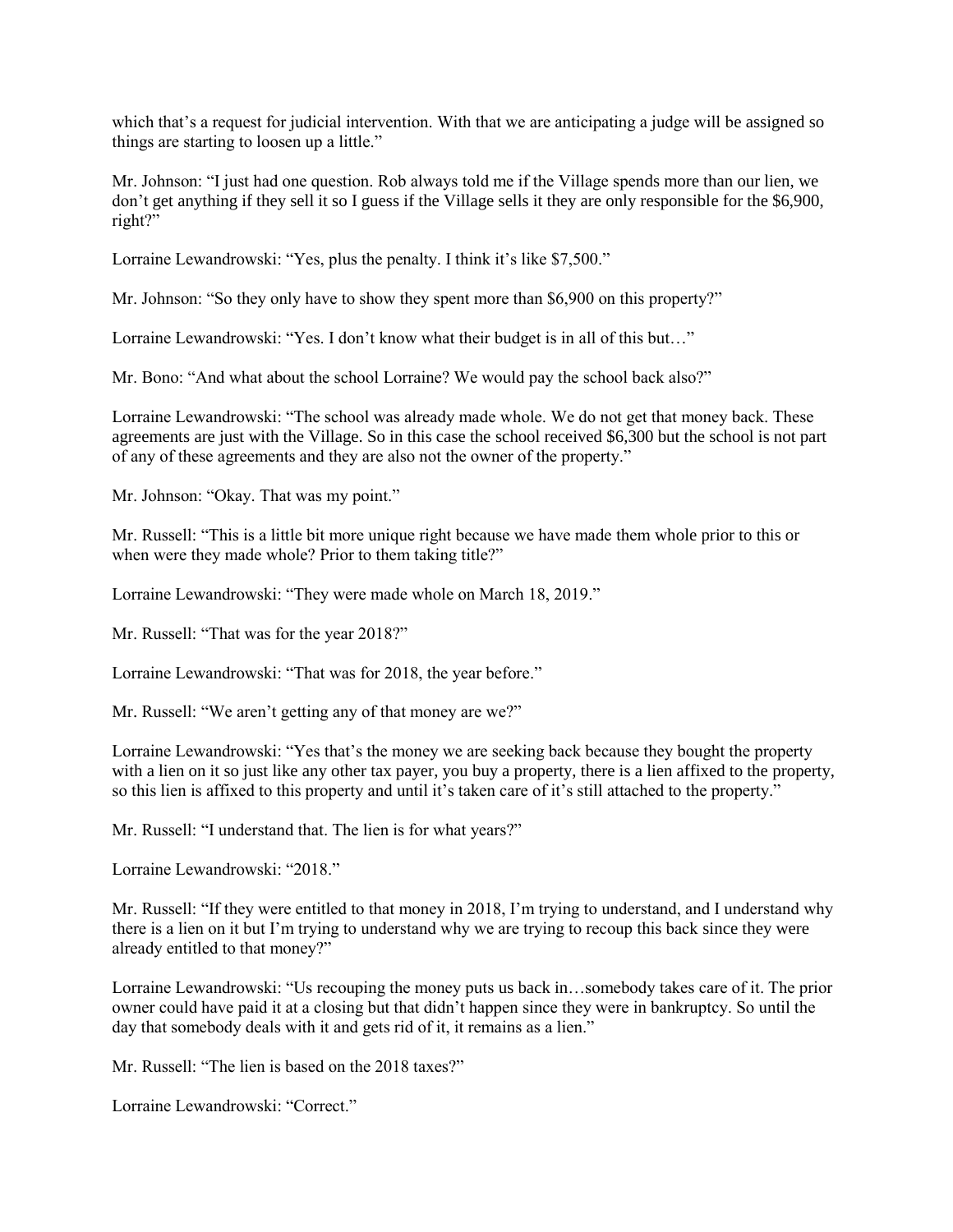Mr. Russell: "Are we just talking about the lien amount of money which I guess is primarily what we paid in 2018?"

Lorraine Lewandrowski: "Yes. The \$7,500."

Mr. Russell: "Does that include the interest?"

Lorraine Lewandrowski: "The way it goes is the amount of the lien plus the Village charges an 8% penalty. It included just that penalty but not our interest in penalties."

Mr. Johnson: "All in favor to move forward with option two with the Village of Ilion on Duofold."

Item #1 - On motion of Mr. Johnson, seconded by Mr. Schrader for the County Properties Committee, Item #1 was voted on, approved and moved for Resolution. Unanimous.

Mr. Johnson: "Anything under other? I will turn it over to Mr. Schrader because I know you have properties that you want to bring forward."

Mr. Schrader: "The Village of Herkimer will be pursuing the old Soda Factory. I know it's going to be sort of the same thing. I know that we already voted on that prior. There is another one on Main Street also. Actually two of them on Main Street if I…Lorraine, can you jump in here and update us on…"

Lorraine Lewandrowski: "The Soda Factory which adjoins the Housing Authority is currently in our In Rem process. An agreement could be done the same way, where we would forgive the taxes but the Village would have to agree to take title to it too. We would proceed with the In Rem process but we would not take title unless we had an agreement ahead of time with the Village that they will indeed take title to it and they will take title to it as is. I have contacted the Village. We have talked about this in a prior meeting. I contacted the Village on January 6<sup>th</sup> and then again on February 4<sup>th</sup>. I sent emails to the Village Attorney saying this was discussed and what do you guys think of this but have not heard back from him yet. So if they want to go forward with this they should really get back to us. The other one you had was the Main Street one. That one is not in our In Rem process. It would have to be put in to the process. There was another one on Steele Street. That one is an abandoned house. That one has difficulties. It's abandoned and the State owns it and no person on the estate will even respond but I did tell the Village Attorney that one would be the perfect candidate for the abandonment process. It's a residence and the County probably wouldn't attest to it being abandoned going through this process and get title to it. What was the other one Mr. Schrader?"

Mr. Schrader: "On Main Street, the one that burned down."

Lorraine Lewandrowski: "I do not think that that one is in our In Rem process either so it would have to be put back in. The King Street one is perfect for doing something with because it is in our In Rem process. It's already on the runway to be taken and have a deal cut with the Village. I think the Housing Authority is going to do some work on it and I believe they got some grants. I did speak with the Housing Authority Executive Director. The State has done some environmental work on it and the Village can check it out and make sure it's not really bad but I would need to hear back from them Mr. Schrader on those ones. It could be done but they have to work with us."

Mr. Schrader: "Yes. Well we are voted to go forward with it."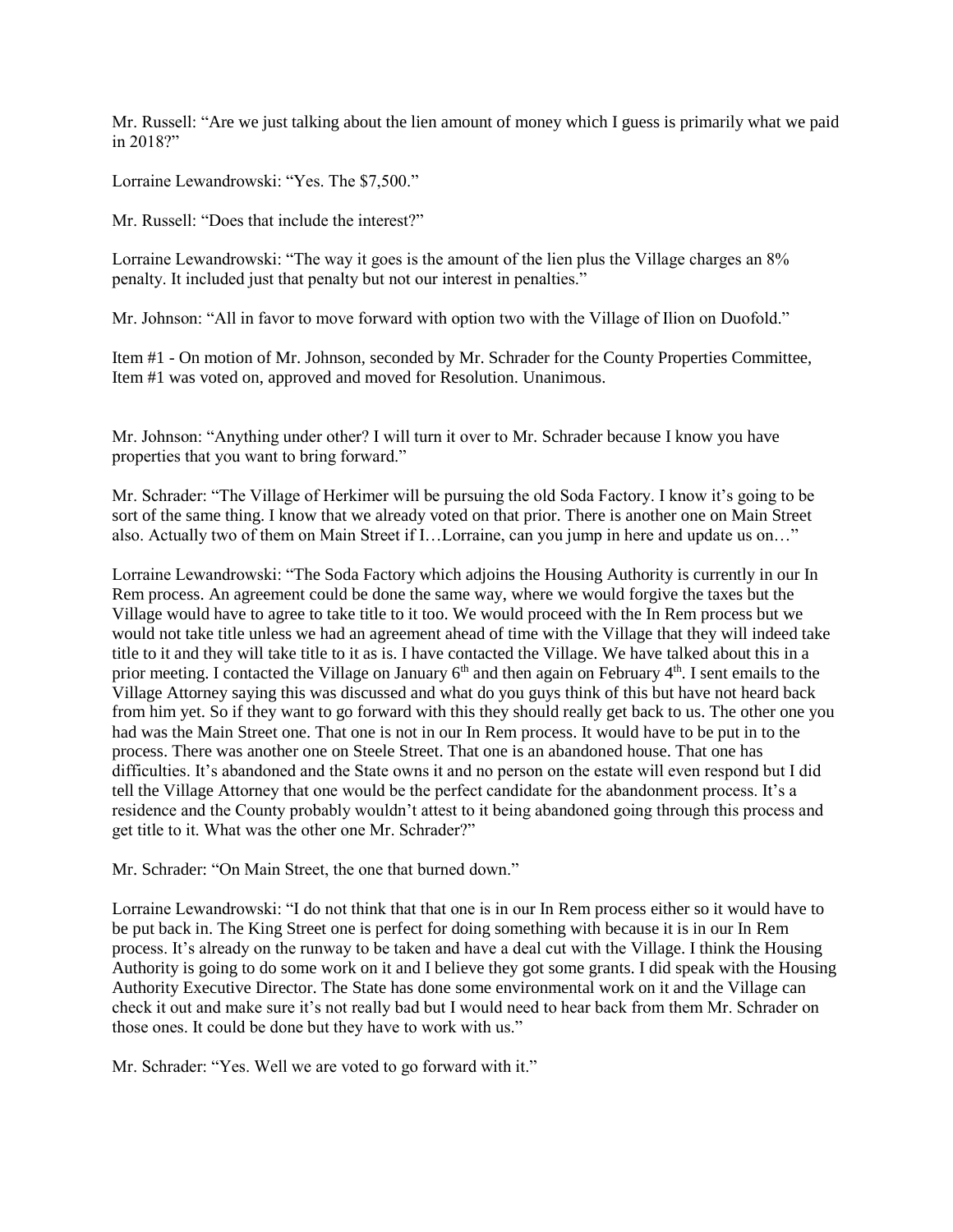Mr. Johnson: "Mr. Schrader, could you get an email or a letter from the Mayor to me. Also, can you include the IDA so there is no longer the confusion back and forth with them also? A letter request for the property?"

Mr. Schrader: "Just to let you know, the last time I knew Ray that was going under a PILOT also. It wasn't going to be totally tax exempt, it was going to be a PILOT."

Mr. Johnson: "Just move forward and get the letter so we can move forward with these properties."

Mr. Schrader: "Okay and also Lorraine, the Village is working on taking that with the same process the Land Bank was using. I have been working with Tina Cirelli and those guys and the one on Steele Street, They are actually currently working on three properties."

Lorraine Lewandrowski: "The filing for Lester Avenue would be the exact same procedures to the County and they could move forward on it right away."

Mr. Russell: "I'm a little concerned with this procedure because all of a sudden this showed up under other. You were obviously aware this was going on, Mr. Schrader was aware it was going on, I certainly wasn't aware it was going on. We could be sitting here making decisions based on something that is under other that I haven't even seen. I don't think it's practical for these type of meetings. Discussion is fine but…"

Mr. Schrader: "This was already brought up."

Mr. Russell: "Will you let me please speak. The one I understand. I 'm talking about the other ones. I would really like to see more information on what you are trying to accomplish here."

Mr. Schrader: "All three of these properties were brought up to the committee. At the meeting we were in the DSS room. All three of these properties that I mentioned Pat, were all brought up. Am I correct Mr. Johnson? You are the Chairman of the committee."

Mr. Johnson: "I can't tell you a day and I apologize but it was in the DSS room and I do have a letter from Mr. Netti back, and I again, I can't quote the dates."

Mr. Russell: "Okay. Well I wasn't aware that you were making plans to do it. I don't know why it wasn't on the agenda. That was my point. If you could send me that letter that would be good."

Mr. Johnson: "Okay."

Mr. Bono: "Bob, what were the plans for the Village on these properties."

Mr. Schrader: "Which ones? The Soda Factory Jim? It's going to the Herkimer Housing."

Mr. Bono: "And there were two other properties?"

Mr. Schrader: "The two other properties I think were Steele Street and the apartment building that burned out prior."

Mr. Bono: "And what were the plans for the Village to do with that?"

Mr. Schrader: "I think they might be already speaking with John Piseck. Is Mr. Piseck on?"